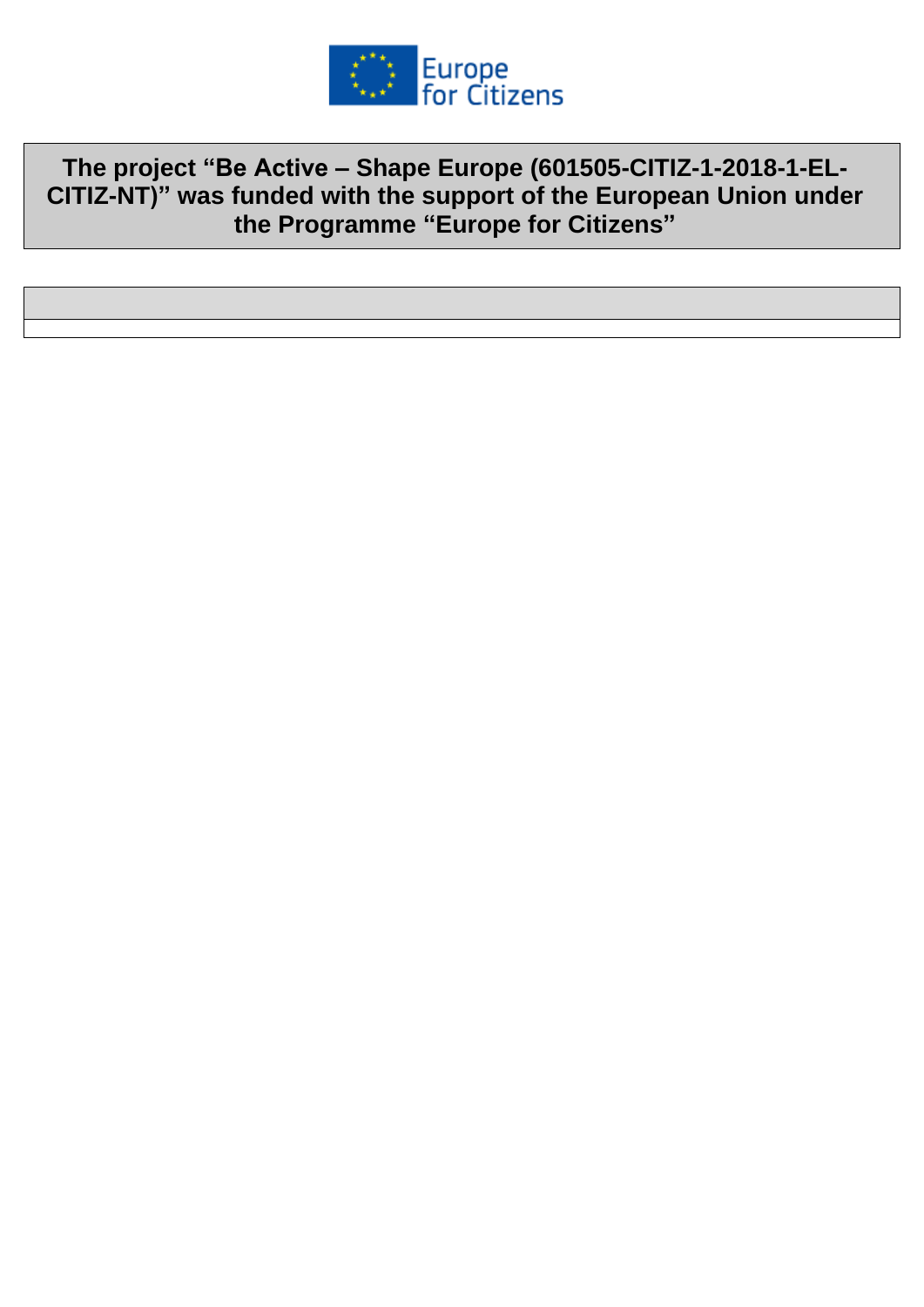**Applicable to the Strand 2 – Measure 2.2** *"Networks of Towns"*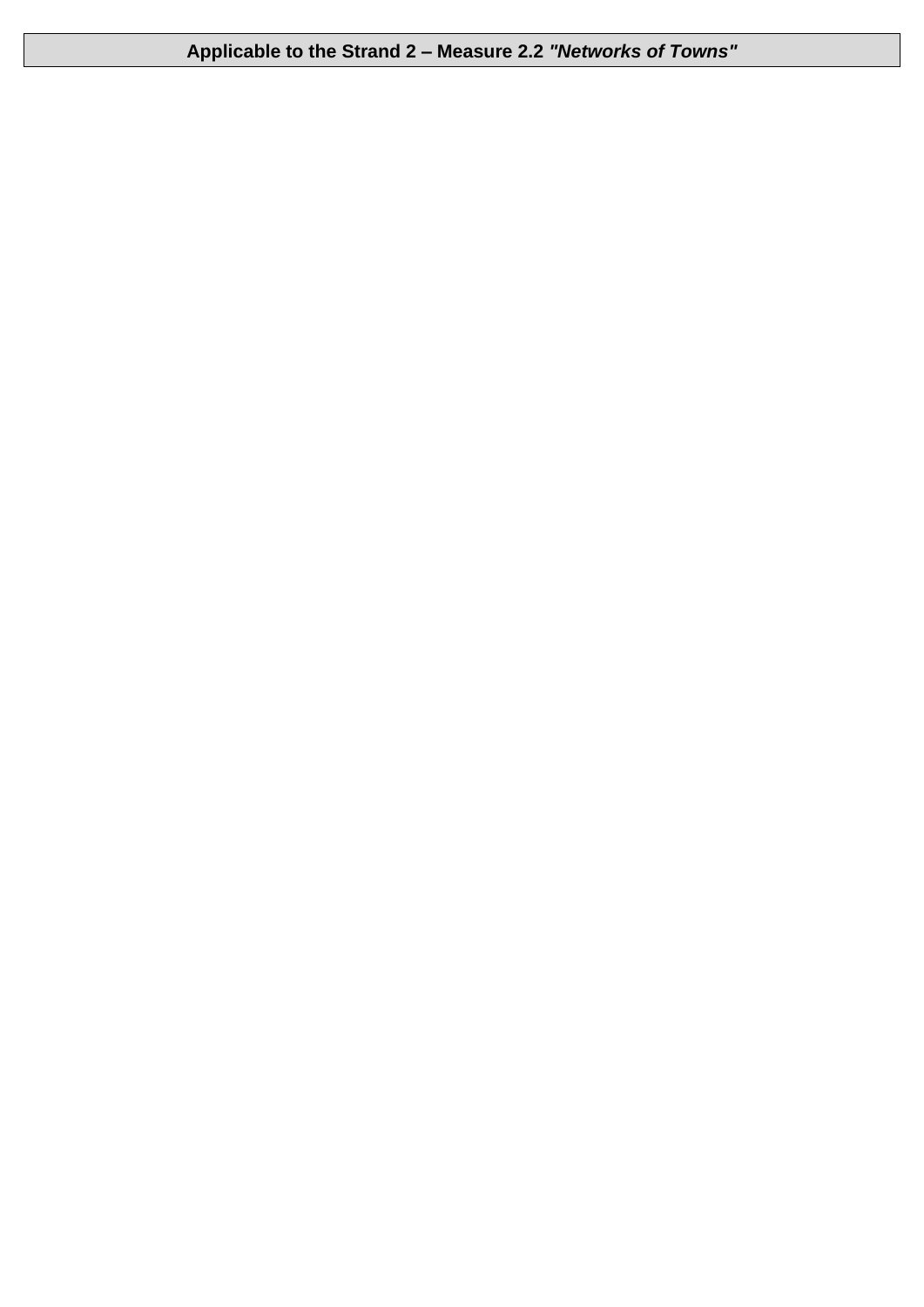## **14 events have been carried out within this project:**

## **Event 1: Kick-off Event – National Structured Dialogue**

**Participation:** The event involved 12 citizens, including 12 participants from the city of Thessaloniki (Greece) **Location / Dates:** The event took place in **Thessaloniki, Greece,** from 06/05/2019 to 06/05/2019 **Short description:** The aim of the event was to serve as forum for a debate among young people, civil society, Local Authorities, stakeholders and experts on the project' agenda. The Structured dialogue was open to anyone wishing to participate. During this dialogue the participants had the chance to express their opinion and discuss with policy makers on an equal basis.

In the multi-purpose room of the Youth Information Office of the General Secretariat for Lifelong Learning and Youth in the Port of Thessaloniki, a Structured Dialogue event was held entitled as "Young people get their future in their hands!". The aim of the activity was to bring young people closer to different European municipalities and to create a platform for the exchange of innovative ideas and practices in the field of youth work. At the first meeting was discussed the strengthening of young people's interest in European political life and the promotion of active citizenship and participation in political processes, such as the European elections of 2019. Young people discussed, debated and submitted proposals for European elections and the future of Europe, focused on the cooperation between diverse youth groups and youth organizations with policy-makers for common policy development.

The main objectives of the Structured Dialogue in the framework of the project were:

1. To create a space where young people and policy-makers can discuss and reflect together on Youth policy. This objective was achieved by:

•Jointly locating and widening "the space"

•Defining the terms "the young people" and "the policy- makers"

•Reflecting on a pedagogical basis on the frame on which the young people can discuss and argue with policymakers

2. To ensure that the youth policy meets the needs and expectations of young people of the whole community. This objective was achieved by:

•Ensuring a reflective and representative communication between both parts which meets the young people needs.

The rationale of the Structured Dialogue that was followed in the project which enabled the following aims to be achieved:

•peer to peer learning

•active participation

•youth empowerment

•building of mutual understanding and respect

•development of skills and competences

Concerning the produced results, the activity succeeded to:

- Engage the participants to the project
- Foster understanding of the current situation and the influence of Euroscepticism
- Promote European values
- Promote active citizenship
- Promote European identity
- Promote local authorities' participation
- Promote intercultural understanding and facilitation of the communication among the participating countries
- Promote active citizenship and the sense of contributing to the decision-making process

# **Event 2: National Structured Dialogue**

**Participation:** The event involved 32 citizens, including 32 participants from the city of Lewisham, London, United Kingdom.

**Location / Dates:** The event took place in **Lewisham, London, United Kingdom**, from 06/05/2019 to 06/05/2019 **Short description:** The aim of the event was to serve as forum for a debate among young people, civil society, Local Authorities, stakeholders and experts on the project' agenda. The Structured dialogue was open to anyone wishing to participate. During this dialogue the participants had the chance to express their opinion and discuss with policy makers on an equal basis.

Concerning the produced results, the activity succeeded to: - Engage the participants to the project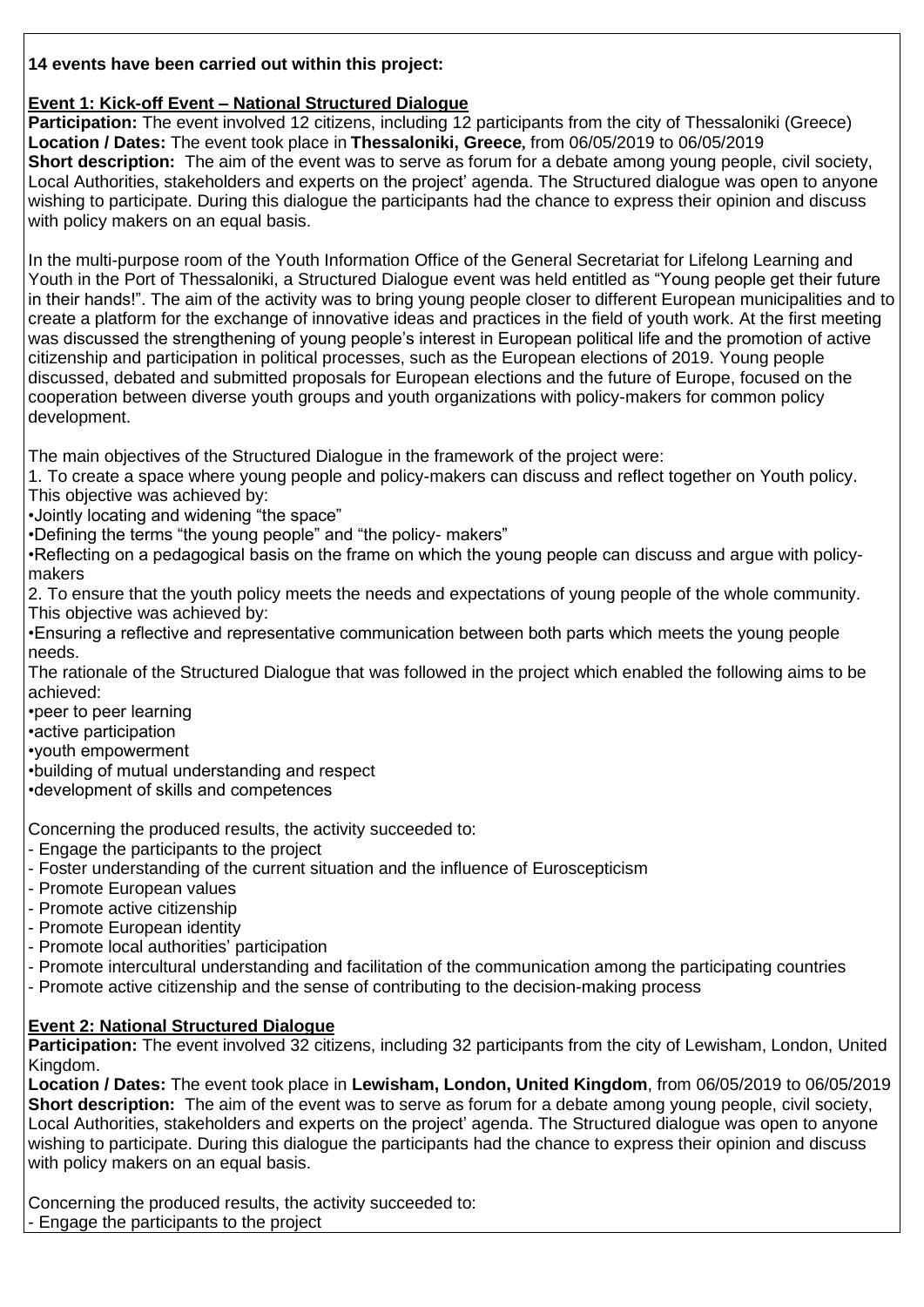- Foster understanding of the current situation and the influence of Euroscepticism

- Promote European values
- Promote active citizenship
- Promote European identity
- Promote local authorities' participation
- Promote intercultural understanding and facilitation of the communication among the participating countries
- Promote active citizenship and the sense of contributing to the decision-making process

## **Event 3: National Structured Dialogue**

**Participation:** The event involved 52 citizens, including 52 participants from the city of Maribor, Slovenia. **Location / Dates:** The event took place in **Maribor, Slovenia**, from 19/06/2019 to 19/06/2019 **Short description:** The aim of the event was to serve as forum for a debate among young people, civil society, Local Authorities, stakeholders and experts on the project' agenda. The Structured dialogue was open to anyone wishing to participate. During this dialogue the participants had the chance to express their opinion and discuss with policy makers on an equal basis.

The facilitator of the activity, Ms. Maja Drobne, interacted with youth, along with the guests (representatives of local authorities) about how and where they could be more active in local community, why being active is important, If all young people have the same possibilities to be active, etc. Participants were highly motivated to think about how they can actively spend their summer life, contributing to the local society and the decision-making procedures.

One of the city representatives participating in the activity, Mr. Igor Jurišič, listened to the proposals of youth attending the event. After the end of the activity, as promised, presented the voice of youth and their ideas in the monthly City council sessions, as a member.

Concerning the produced results, the activity succeeded to:

- Engage the participants to the project
- Foster understanding of the current situation and the influence of Euroscepticism
- Promote European values
- Promote active citizenship
- Promote European identity
- Promote local authorities' participation
- Promote intercultural understanding and facilitation of the communication among the participating countries
- Promote active citizenship and the sense of contributing to the decision-making process

## **Event 4: National Structured Dialogue**

**Participation:** The event involved 29 citizens, including 29 participants from the city of Cinisello Balsamo, Italy. **Location / Dates:** The event took place in **Cinisello Balsamo, Italy**, from 04/07/2019 to 04/07/2019 **Short description:** The aim of the event was to serve as forum for a debate among young people, civil society, Local Authorities, stakeholders and experts on the project' agenda. The Structured dialogue was open to anyone wishing to participate. During this dialogue the participants had the chance to express their opinion and discuss with policy makers on an equal basis.

The Structured Dialogue, already developed in other and various local realities, thanks to support of the project partners of Greece, United Kingdom, Slovenia, Portugal and Bulgaria, for the first time in history of the Cinisello Balsamo municipality has been organized as a meeting between Giacomo Ghilardi, Major of the city, and the City council members with representatives of the young residents of the city. The meeting was held at the Executive Boardroom on the first floor of the Municipality.

During the meeting that was organized by the operators and interns of the Civil Service of the Youth Policy Department of Cinisello Balsamo Municipality, were expressed the ideas, visions and necessities of youngsters in the city in order to make the city a better place to live. It was also a moment of sharing the reasons why, until now, there has been a gap between youth realities and decision makers, discussing over the creation of a channel for the open communication along with the local administration representatives. The mechanism would be a sort of a permanent 2 ways direction tool that would allow both sides to have an open and constant dialogue, which will influence and motivate the youngsters to participate more actively in the future city development.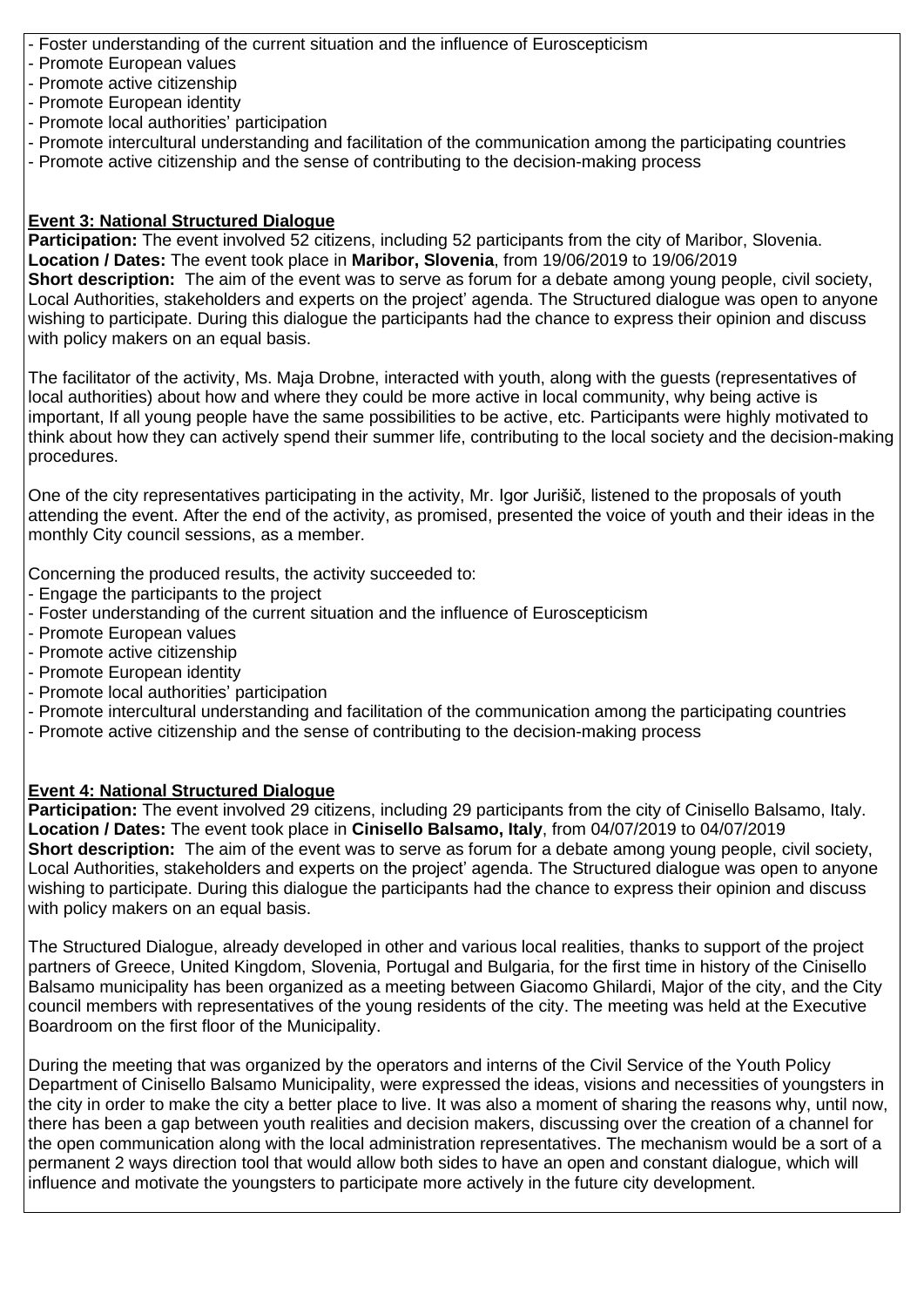The spirit of initiative shown by the youngsters and positively highly valued by the local administration representatives has outlined a historic moment and turning point for the municipality, which already for years, stands for the important example at national level when it comes to youth related policies. It was agreed that youth participation as a chance to get their opinions taken into account and have their views taken seriously is crucial for the creation of better services in order to meet their aspirations, rights and needs.

Concerning the produced results, the activity succeeded to:

- Engage the participants to the project
- Foster understanding of the current situation and the influence of Euroscepticism
- Promote European values
- Promote active citizenship
- Promote European identity
- Promote local authorities' participation
- Promote intercultural understanding and facilitation of the communication among the participating countries
- Promote active citizenship and the sense of contributing to the decision-making process

## **Event 5: National Structured Dialogue**

**Participation:** The event involved 30 citizens, including 30 participants from the city of Santa Maria da Feira, Portugal.

**Location / Dates:** The event took place in **Santa Maria da Feira, Portugal**, on 11/07/2019 between 10.00 and 17.00

**Short description:** During the morning, the European program "Europe for Citizens" has been presented and the EuroDesk has presented several opportunities of mobility and youth participation in Europe.

Afterwards, the Be Active Project – Shape Europe – has been explained to all participants, namely the objectives, activities and the involved participants. After this presentation, the young people defined the themes with more interest for them as well as the discussion / work model, based on the non formal education methodology: world coffee and graphic recording.

This way, the proposed themes were: European diversity, participatory democracy, representative democracy, European youth goals / needs of the young people in Santa Maria da Feira.

During the afternoon, the working groups started the structured dialogue session about the themes in a motivated environment, taking into consideration the different points of view.

At the end of the day, the young people presented the conclusions of each theme to the participants and to the deciders (politicians) and they have had the opportunity to speak with them, sharing their points of view and their concerns while European young people.

The Vice-President of the City Hall of Santa Maria da Feira and the Manager of the Sports and Youth Division of the City Hall of Santa Maria da Feira attended the session.

The young people are checking the possibility of publishing an article in the local media about the structured dialogue session. They are also working on a video about that day.

Considering the work that has been developed, the young people suggest to include more themes or to analyze deeper one of the themes that has been discussed.

## **Event 6: National Structured Dialogue**

**Participation:** The event involved 26 citizens, including 26 participants from the city of Varna, Bulgaria. **Location / Dates:** The event took place in **Varna, Bulgaria**, from 14/07/2019 to 14/07/2019

**Short description:** The aim of the event was to serve as forum for a debate among young people, civil society, Local Authorities, stakeholders and experts on the project' agenda. The Structured dialogue was open to anyone wishing to participate. During this dialogue the participants had the chance to express their opinion and discuss with policy makers on an equal basis.

The meeting between young people and professionals who develop and implement policies aimed at young people was held and organized by the Association "Varna - European Youth Capital". There were young people from sixteen to thirty years of age, including workers, PhD students, students and pupils. They had the opportunity to exchange information, opinions and ideas with Ms. Radka Todorova, Head of the Youth Activities Department at the Education and Youth Activities Directorate of the Municipality of Varna, and with Mr. Martin Baichev, Municipal Councilor for a second term and Chair of the Standing Committee " Youth Activities and Sports" at the Municipal Council of Varna.

The moderator of the discussion was Sergey Petrov - Executive Director of the Association "Varna - European Youth Capital". During his short address, which opened the meeting, Sergei Petrov reminded once again that the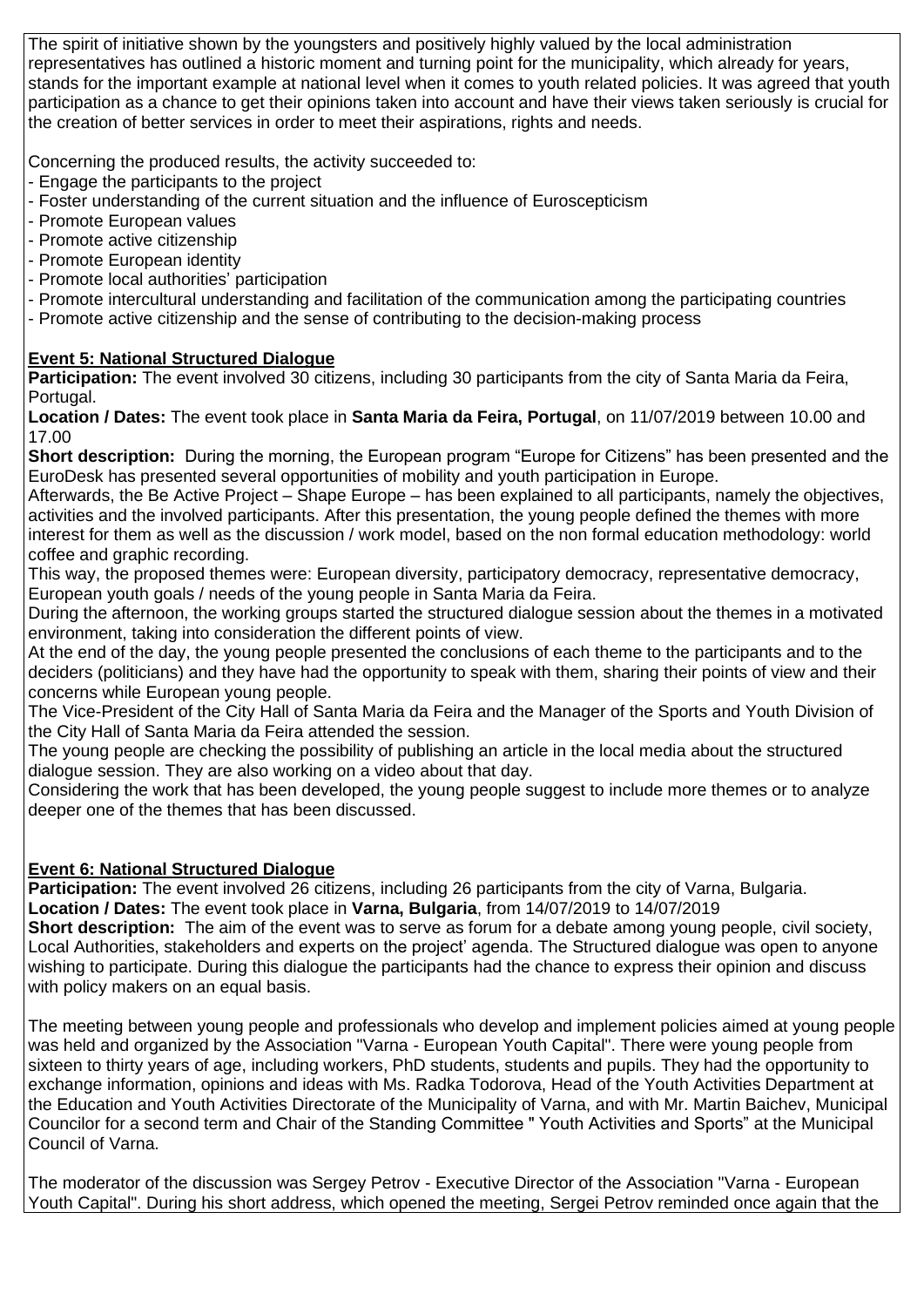purpose of this format is to overcome the distance between young people and decision-makers, which seems to exist in our minds, and to obtain a full dialogue between equal partners.

Martin Baichev noted how valuable for him as chairman of the commission "Youth Activities and Sports" direct face-to-face communication with young people is and that he encourages those present to actively give suggestions and ideas.

In turn, the Head of the Youth Activities Department of the Municipality of Varna Radka Todorova presented the current policies and opportunities offered by the Municipality of Varna, including: Financing of youth projects, the Municipal Volunteer Service, the Municipal Advisory Council on Youth, Providing of funding of all student councils in the city and others. The discussion was focused also on youth activity in the city. Experts report a decline in the latest years, given the number of volunteers enrolled and proposals for youth projects.

The meeting ended in an extremely positive tone, as the participants thanked the representatives of the Municipality of Varna for the open dialogue and that the distance was really not felt.

Concerning the produced results, the activity succeeded to:

- Engage the participants to the project
- Foster understanding of the current situation and the influence of Euroscepticism
- Promote European values
- Promote active citizenship
- Promote European identity
- Promote local authorities' participation
- Promote intercultural understanding and facilitation of the communication among the participating countries
- Promote active citizenship and the sense of contributing to the decision-making process

## **Event 7: National Workshop**

**Participation:** The event involved 18 citizens, including 18 participants from the city of Thessaloniki, Greece. **Location / Dates:** The event took place in **Thessaloniki, Greece**, from 29/08/2019 to 29/08/2019 **Short description:** The aim of the event was to allow cooperation between policy makers, stakeholders on relevant policy issues and young people aiming to present proposals for the support of democratic engagement, direct democracy and youth engagement. Workshops were essential for the project in order to foster the active engagement, participation and European citizenship. During this dialogue the participants had the chance to express their opinion and discuss with each other.

In the multi-purpose room of the Youth Information Office of the General Secretariat for Lifelong Learning and Youth in the Port of Thessalonikiι the National Workshop was held, attracting the interest of young citizens, eager to reflect on how to raise their voice in the local decision-making process. This meeting was aimed to gather the views of local youth along with local civil society and local authorities' representatives who, having worked in small groups, would be able to map the situation in Thessaloniki Municipality and explore opportunities for the future of youth' actorness in the local government bodies. The main topics discussed during this Workshop were, besides the project and funding programme' presentation, the presentation of the governing bodies of the Municipality, the reasons and obstacles that do not allow active youth engagement in their society, how to and opportunities to enhance this role and measures to be taken by the local governments in national and European level to further support youth raise their voice.

The methodology of the Workshop was focused on the participatory approach and the Trainer of the activity was Ms. Stoupa Ioanna, certified Trainer in this field.

Concerning the produced results, the activity succeeded to:

- Engage of the participants to the project
- Foster understanding of the current situation and the influence of Euroscepticism
- Promote European values
- Promote active citizenship
- Promote local authorities' participation
- Promote European citizenship and the sense of contributing to the decision-making process

#### **Event 8: National Workshop**

**Participation:** The event involved 30 citizens, including 30 participants from the city of Cinisello Balsamo, Italy.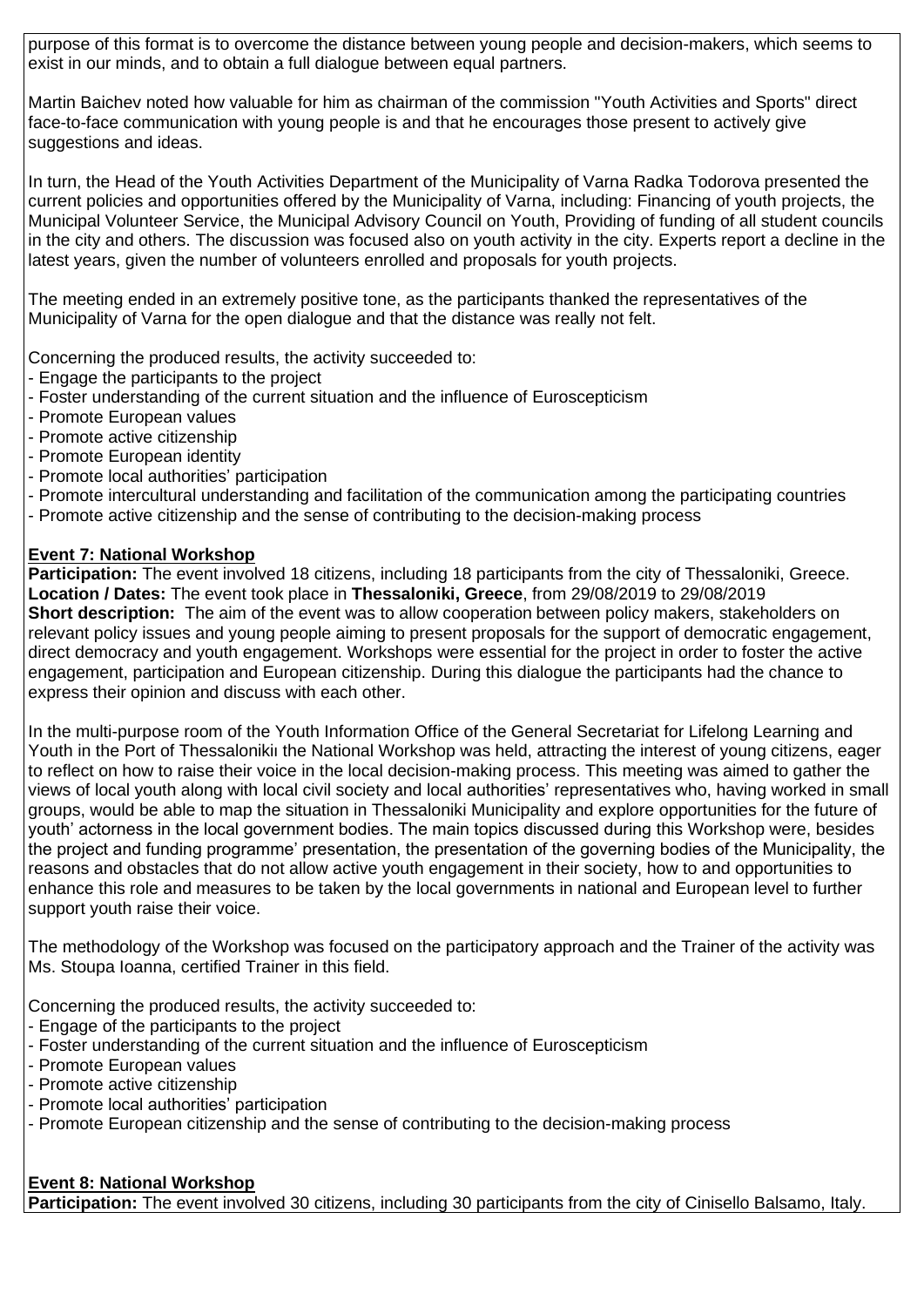**Location / Dates:** The event took place in **Cinisello Balsamo, Italy**, from 29/11/2019 to 29/11/2019 **Short description:** The aim of the event was to allow cooperation between policy makers, stakeholders on relevant policy issues and young people aiming to present proposals for the support of democratic engagement, direct democracy and youth engagement. Workshops were essential for the project in order to foster the active engagement, participation and European citizenship. During this dialogue the participants had the chance to express their opinion and discuss with each other.

Τhe staff of the Youth Policies office of the Municipality of Cinisello Balsamo, with the support of the Councilor for Youth Policies Ms. Daniela Maggi, organized the presentation meeting of the residential Workshop of the project, succeeding to attract the interest of young Italians.

Several associations, speakers and networks of the Third Sector who play an important and precious role in articulating and proposing spaces for the free expression of youth creativity participated at the meeting interacting in small working groups with young participants and discussing about opportunities to further engage youth into the decision-making process of the Municipality.

Concerning the produced results, the activity succeeded to:

- Engage of the participants to the project
- Foster understanding of the current situation and the influence of Euroscepticism
- Promote European values
- Promote active citizenship
- Promote local authorities' participation
- Promote European citizenship and the sense of contributing to the decision-making process

## **Event 9: National Workshop**

**Participation:** The event involved 15 citizens, including 15 participants from the city of Lewisham, London, United Kingdom.

**Location / Dates:** The event took place in **Lewisham, London, United Kingdom**, from 03/02/2020 to 03/02/2020 **Short description:** The aim of the event was to allow cooperation between policy makers, stakeholders on relevant policy issues and young people aiming to present proposals for the support of democratic engagement, direct democracy and youth engagement. Workshops were essential for the project in order to foster the active engagement, participation and European citizenship. During this dialogue the participants had the chance to express their opinion and discuss with each other. The project team in Lewisham created and facilitated a workshop for young people who live in the borough of Lewisham. The outcome was to provide youth participants with an introduction to the primary ideals of the European Union and to work with politicians and policy makers to influence change and be active citizens.

As part of the workshop, an introduction was held to the primary ideals of the European Union along with some icebreakers to give the youth participants an opportunity to explore what they already know and build a safe space to discuss individual thoughts and experiences based on the topic of what citizenship means and being a part of Europe.

Going forward in the workshop with the young people, discussions followed on which countries are a part of the European Union, facts about the EU and what it was set up to do and how that information filters into their daily lives both on a formal and informal level. Many of the young people had varying knowledge in terms of what they've been told, experienced versus facts such as policy making and their human rights and how that is observed both nationally and internationally.

Within the workshop we also delivered activities where the young people were able to brainstorm what it meant to them to be an 'active citizen' and how they have in the past taken part in regional and local programs that allowed them to be a part of civic life. Some young people have been active locally and others were keen to find out and talk to politicians and policy makers.

Throughout the workshop the youth participants took part in debates based on various statements relating to the overall workshop objective. This provided a space for young people to fact check and challenge biases whilst sharing good practices of youth participation based on personal experiences. Some examples were of young people who have been a part of Erasmus + exchanges and taking part in trips to the European council.

In the end the young people who participated all had a greater understanding both about what the European institutions are and what it means to them to be European. As well as being active in Lewisham and the UK it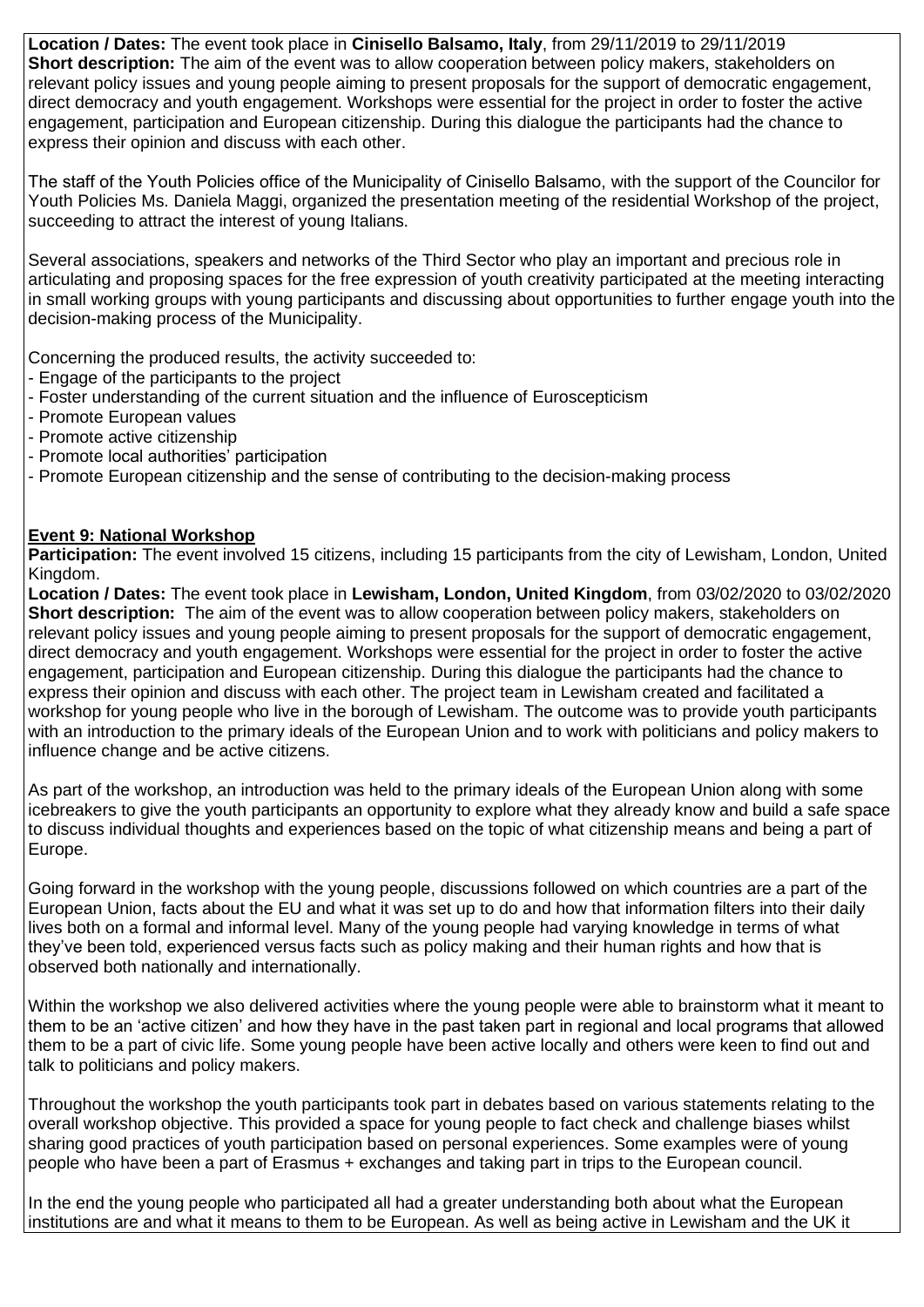helped them understand how they can be active citizens in Europe and in the world. Many of the young people have parents and family who are part of the diaspora from the Caribbean or from west Africa, and also have family in other parts of Europe, it helped them to think about what is important about being European for them as individuals and as part of communities.

Brexit has obviously been a huge topic of discussion and speculation for young people trying to work out what it means for them and their families. So good debate was had but it is still difficult to draw conclusions as we all know it is an ongoing and very complex process. The young people now have a better fundamental understanding of the context and possibilities, which they can use to inform their decisions, discussions and actions in the future. As active citizens they are in a better place to interact and work with politicians and policy makers about the changes they would like to see locally, nationally and in Europe. Local politicians and policy makers were very supportive and have met with the young people to discuss their interests, ideas and concerns

Concerning the produced results, the activity succeeded to:

- Engage of the participants to the project
- Foster understanding of the current situation and the influence of Euroscepticism
- Promote European values
- Promote active citizenship
- Promote local authorities' participation
- Promote European citizenship and the sense of contributing to the decision-making process

## **Event 10: National Workshop**

**Participation:** The event involved 30 citizens, including 30 participants from the city of Maribor, Slovenia. **Location / Dates:** The event took place in **Maribor, Slovenia**, from 24/01/2020 to 24/01/2020 **Short description:** The aim of the event was to allow cooperation between policy makers, stakeholders on relevant policy issues and young people aiming to present proposals for the support of democratic engagement, direct democracy and youth engagement. Workshops were essential for the project in order to foster the active engagement, participation and European citizenship. During this dialogue the participants had the chance to express their opinion and discuss with each other.

The facilitator of the activity, Ms. Maja Drobne, interacted with youth and allowing them a real active space to discuss and propose their ideas on ways and opportunities to become active citizens for their local societies. Participants were highly motivated to think about how they can actively contribute to the local society and the decision-making procedures.

Ideas were divided into different sections: art, music, sports, healthy life-style and other. After gathering the ideas, participants discussed about what they can do to realize these ideas or which local organizations/structures they would need to receive support from.

Concerning the produced results, the activity succeeded to:

- Engage of the participants to the project
- Foster understanding of the current situation and the influence of Euroscepticism
- Promote European values
- Promote active citizenship
- Promote local authorities' participation
- Promote European citizenship and the sense of contributing to the decision-making process

## **Event 11: National Workshop**

**Participation:** The event involved 31 citizens, including 31 participants from the city of Santa Maria da Feira, Portugal.

**Location / Dates:** The event took place in **Santa Maria da Feira, Portugal**, from 26/11/2019 to 26/11/2019 **Short description:** The aim of the event was to allow cooperation between policy makers, stakeholders on relevant policy issues and young people aiming to present proposals for the support of democratic engagement, direct democracy and youth engagement. Workshops were essential for the project in order to foster the active engagement, participation and European citizenship. During this dialogue the participants had the chance to express their opinion and discuss with each other.

The National Workshop took place at the "In Europarque incubator", in Santa Maria da Feira, from 5.30pm to 7.30pm, involving 29 participants. This session covered "Participatory Democracy", one of the topics discussed in the structured dialogue of 11 July 2019, and in which the young people decided to further explore in this workshop.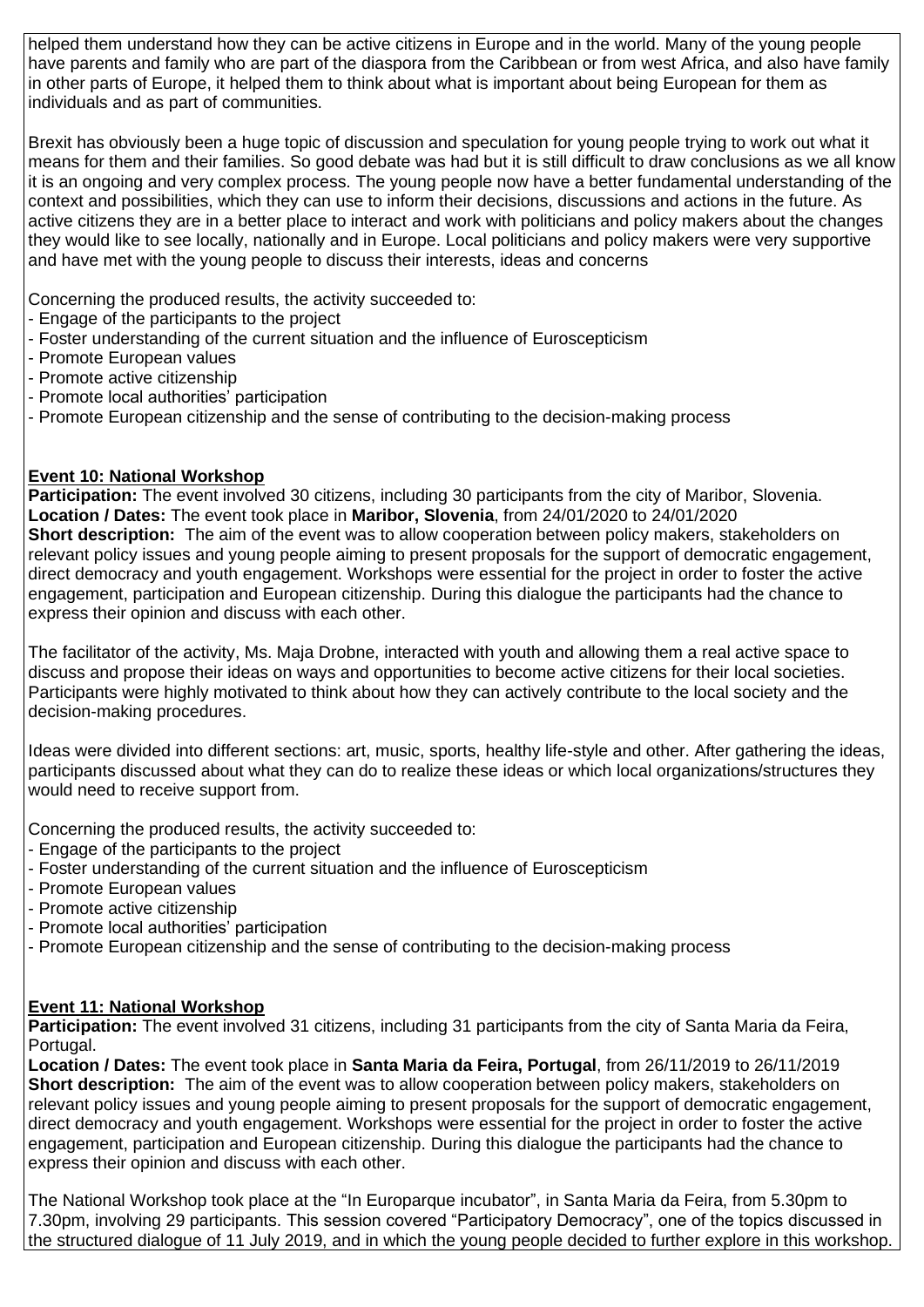The session involved young people from Santa Maria da Feira, young ex-members of the active citizenship body 'Assembleia de Crianças', young ex-members of the participatory citizenship body 'Jovem Autarca', young foreigners undergoing the European Solidarity Corps in our Municipality, adult international guests (long-time friends from Lewisham, UK and Alingsas, Sweden), technicians, and policy makers from Santa Maria da Feira and Joué-Lès-Tours, France.

The workshop began with a visit and brief presentation of the "In Europarque incubator" services, especially aimed at young entrepreneurs and the promotion of networking with the local and regional community. Subsequently, presentation and icebreaking dynamics were carried out by the young people present at the workshop.

The workshop on participatory democracy began with the presentation of the introductory video "What is democracy" on the role of citizens and forms of intervention in society.

Given the diversity of the subject, participants chose to split into focus groups on participatory democracy subthemes, such as:

- 1. How to promote a culture of participatory democracy?
- 2. Participatory democracy existing in your city? What will be the ideal one?
- 3. Citizens' participation: yes or no?
- 4. What are the types /instruments of participatory democracy?

5. What tools (digital or others) should be used to promote participatory democracy in urban and rural environments?

At the end, the young people reached the following conclusions:

1. Education is extremely important for promoting and developing a culture of participatory democracy. The development of democracy must be based on the needs of citizens, and this is only possible if they are actively involved in local life and the active construction of society under the motto of equality and justice. The education and active involvement of citizens allows them to be aware of their rights and responsibilities, and thus encourages the inclusion of all social groups. Education for participatory democracy should involve all citizens, whether they are in schools (teaching, passing on information, encouraging action), in civil society organizations (teaching and learning from experience / action), in the media (learning, stimulating critical thinking about what one sees and reads (fake news), in families, in political movements, in parties, in universities. Educating for participatory democracy by focusing on non-formal education in training, workshops, meetings and exchanges. The educational program should include the following: teaching for tolerance, being active in society, working together, teaching to respect all citizens, accepting differences, negotiating common goals, promoting the Common Good.

2. In my city / country there is representative democracy at the level of the national parliament, local and European governments. At the level of participatory democracy there are trade unions, human rights associations, religious groups, NGOs, volunteering organizations, citizens' groups, consumer protection movements. These organizations exist to create change, fight for a better quality of life, denounce injustice, defend rights and services, publicize human rights, using places such as the streets, communities, metropolitan areas, businesses, student associations, youth councils. The ideal participatory democracy should be diverse, representative, accountable, well-known and open, reliable, transparent, willing to bring about change, prepared for conflict, capable of organizing and planning. A participatory democracy that is confident in the Who? and How?, that represents the citizens, and that shares information and enables the evolution of democracy..

3. Citizen participation is extremely relevant but could be better. Young people are the future, and more young people should be aware of the meaning of participatory democracy. We think it is important to listen to our elders. Older people have more life experience and more knowledge about how society works, thus they can play a key role in mentoring young people so that all together we can make better and more informed choices. This intergenerational link can start in schools or youth offices or youth associations. The Jovem Autarca project is a good example.

4. The instruments of participatory democracy that exist today are the referendum for those over 18; the online public consultation; voting for citizens over 18 years old; councils and assemblies for citizens aware of their existence. The role of youth assemblies that give youth a voice should be highlighted, as well as a project of the Young Mayor type. Unfortunately, there is no access to reliable / correct information, so political education is increasingly indispensable.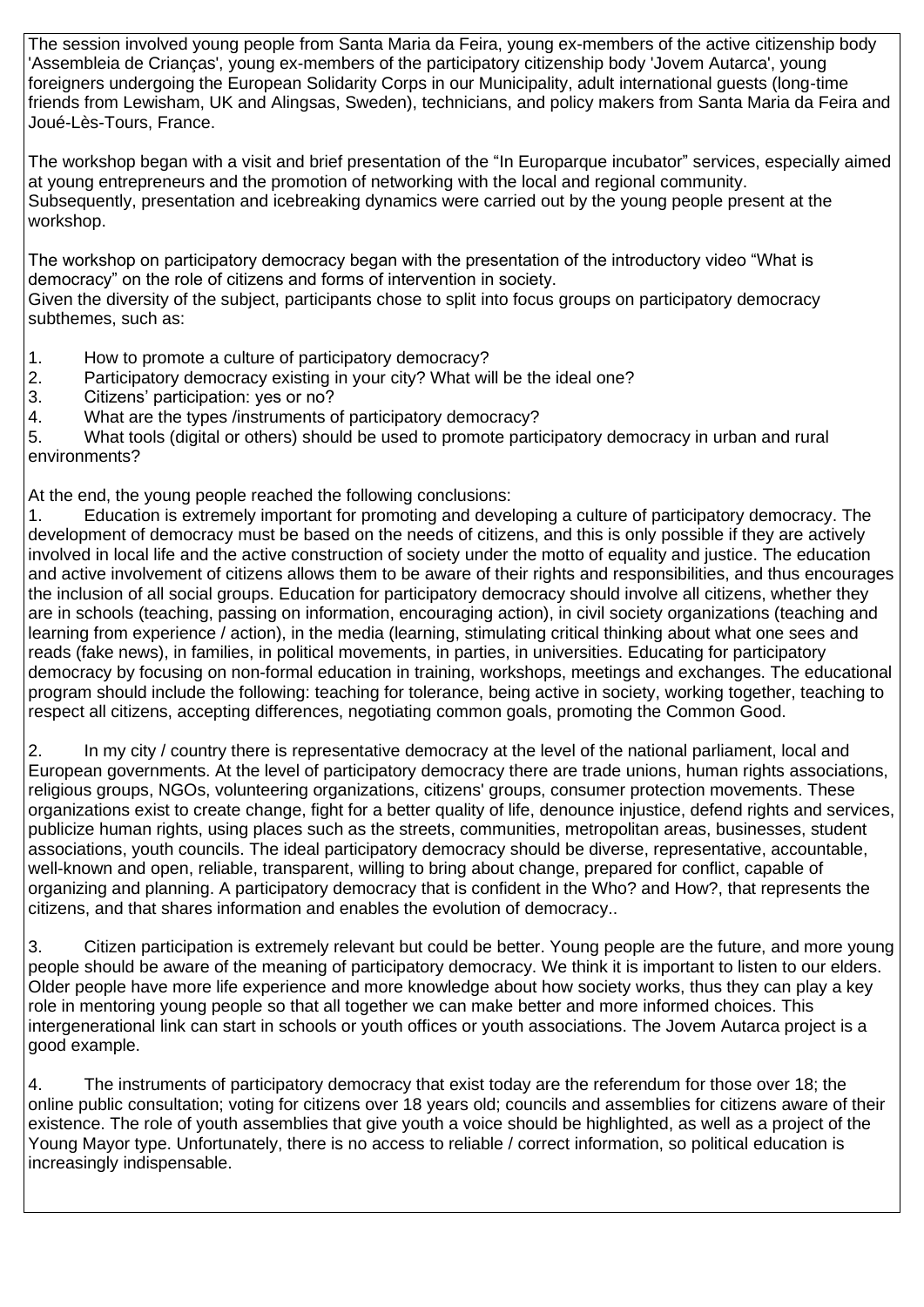5. Regarding participatory democracy tools we can highlight student associations, the internet, youth councils, senior councils, neighborhood / neighborhood councils. Emphasis should be placed on educating young people with activities related to political life, as well as making known structures that stimulate the struggle for democracy. Most likely not all citizens have the same access to the tools of democracy, either because they live in rural areas, or because they do not master the Internet or because they find it hard to decipher the content disseminated by the media.

The activity ended with cheerful dinner with the presence of the Mayor of Santa Maria da Feira, Emídio Sousa, who heard the conclusions of the workshop from the young people present and who generally highlighted the importance of education for democracy, the dynamics of intergenerational citizenship, as well as the types and tools of participatory democracy today.

Concerning the produced results, the activity succeeded to:

- Engage of the participants to the project
- Foster understanding of the current situation and the influence of Euroscepticism
- Promote European values
- Promote active citizenship
- Promote local authorities' participation
- Promote European citizenship and the sense of contributing to the decision-making process

## **Event 12: National Workshop**

**Participation:** The event involved 30 citizens, including 30 participants from the city of Varna, Bulgaria. **Location / Dates:** The event took place in **Varna, Bulgaria**, from 07/03/2020 to 08/03/2020 **Short description:** The aim of the event was to allow cooperation between policy makers, stakeholders on relevant policy issues and young people aiming to present proposals for the support of democratic engagement, direct democracy and youth engagement. Workshops were essential for the project in order to foster the active engagement, participation and European citizenship. During this dialogue the participants had the chance to express their opinion and discuss with each other.

A meeting between young people and professionals was held in Varna over the past weekend on March 7-8.

Young people from the age of sixteen to thirty from all over Bulgaria attended to the event, including workers, students, and doctoral students.

All of them had the opportunity to exchange the information with the guest speaker, the executive director of Varna-European Youth Capital Sergey Petrov, and the Deputy Minister of Education Mr. P.Nikolov.

In a few words, the moderator of the discussion S.Petrov reminded the participants how important it is to overcome the distance between the young people and the decision-makers.

The participants got acquitted with the diagram of Tony Karrer-Four L Model, as well as the ladder of participation, where everyone determined exactly where is on it.

The Deputy Minister of Education shared more about civic education and answered the questions that interested the young people. The discussion then focused on what youngsters can be more active in.

According to all participants, at the end of the first day, it became clear that much higher activity is needed on their part.

During the second day of the workshop, the young people expressed the pros and cons on various topics related to the youth, authorities, stakeholders, and communities. They finished with reports on coping with the problems.

At the end of the day, they created a "bubble" symbolizing their belonging to the society they have created in recent days.

The meeting finished with thanks to the representatives of the municipality of Varna and The Ministry of Education and Science for the open dialogue.

The Meeting-discussion took place within the international project "Be Active, Shape Europe", funded by "Europe for Citizens".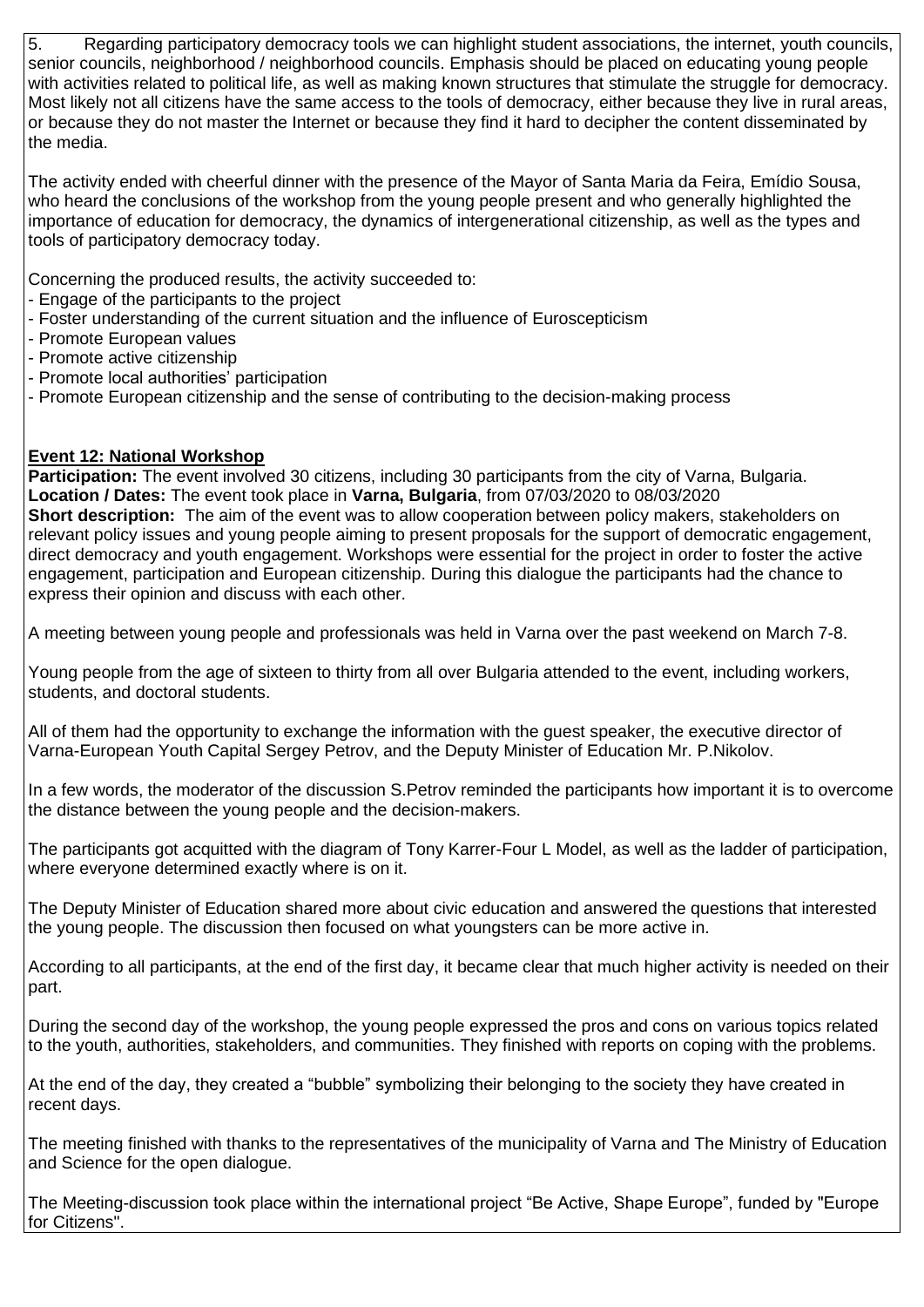Concerning the produced results, the activity succeeded to:

- Engage of the participants to the project
- Foster understanding of the current situation and the influence of Euroscepticism
- Promote European values
- Promote active citizenship
- Promote local authorities' participation
- Promote European citizenship and the sense of contributing to the decision-making process

## **Event 13: Transnational Simulation of the European Parliament**

**Participation:** The event involved 50 citizens, including 50 participants from the city of Thessaloniki (Greece), from the city of Lewisham – London (United Kingdom), from the city of Santa Maria da Feira (Portugal), from the city of Cinisello Balsamo (Italy), from the city of Maribor (Slovenia) and from the city of Varna (Bulgaria). **Location / Dates:** The event took place online due to covid-19 pandemic in **Thessaloniki, Greece**, from 13/04/2021 to 14/04/2021

**Short description:** The aim of the event was to gather students (15-30 years old), who would have the chance to raise their voice, propose ideas and interact with each other. During this activity the European Parliament was simulated. Specifically, each participant was given a specific European political party and a country to represent. The subject of the simulation game was "The raise of Euroscepticism in Europe VS European Elections" They have to discuss the key role of European elections and agenda.

Besides the young Europeans, the activities also attracted the interest of youth workers, civil society representatives, local authorities representatives, municipal employees, teachers of the Secondary education, but also several EU citizens, attracted to participate as observers to the discussions of youth on "The rise of Euroscepticism in Europe VS European elections".

During the first day of the Simulation Activity, participants were split into the 5 main political parties of the European Parliament represented in their session, analogically to the votes each received during the latest elections of the Parliament, but also to the 27 EU Member States. With the guidance of the Trainers team and a short rehearsal among the participants to understand the rules of procedure, the Plenary started the session by setting the Agenda and reflecting on the topics as proposed. Several unmoderated caucuses followed where the participants interacted as political groups to shape their common lines on each topic according to the course they had selected to discuss them. The first day of the activity closed with a short reflection of the day between the Trainers and participants.

The second day of the Simulation Activity, Sunday 14 of March, begun with the overview of the discussions by the Members of the European Parliament of the previous day, but also the intensive discussions between participants in order to form the Draft Report of the European Parliament under the topics of their discussions. Participants formed an official document, as if they were under the framework of the European Parliament, with the guidance and support of the Trainers and also, proceeded to the Amendments procedure to further modify the document, before they enter the voting procedure.

Eventually, with consensus among the Members of the European Parliament, as simulated, namely all participants voted in favor of the final Report, they approved the document reflecting their position as young Europeans to the topics of the Transnational Workshop and Transnational Simulation, on Euroscepticism, participatory democracy, youth engagement to the decision-making procedures, to the development of a greener environment for the future of Europe, the green deal, the green growth and so many other up to date topics that concern the young Europeans for the future of Europe.

During the evaluation procedure for the activity as it was implemented and the reflection activity at the end that was implemented by the Trainers, participants expressed their positive feelings from their engagement into this activity, the gratitude that they were given the leading role to shape the future of Europe as if they were the elected young Members of the European Parliament, the professionalism of the implementation but also the importance of such activities to be implemented by the European Union, as funded by the Europe for Citizens programme.

Concerning the produced results, the activity succeeded to:

- Enhance understanding of the EU institutions
- Promote participatory democracy
- Engage of the participants to the project
- Enhance understanding of the current situation and the influence of Euroscepticism
- Promote European values